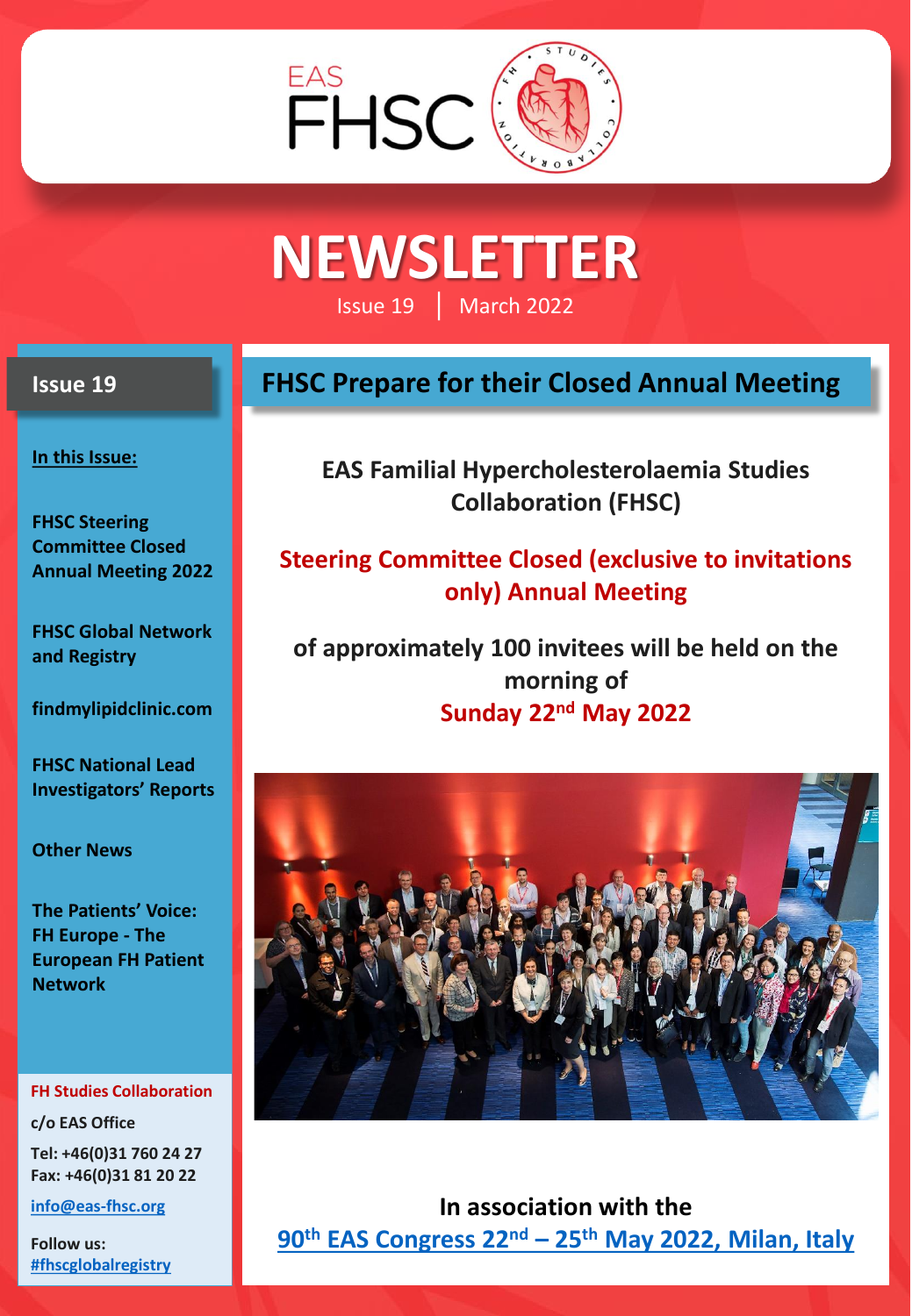

The EAS FHSC now spans 67 countries (see shaded map below) and includes 80 Lead Investigators; specifically the National Lead Investigators are listed [here](https://www.eas-society.org/page/fhsctmpmap). EAS FHSC Registry includes 68,413 cases across 66 countries.



## **Become part of the expanding EAS FHSC**

Become part of the EAS FHSC Do you have an interest in FH, collect clinical and/or genetic FH data and are keen to contribute to the **EAS FHSC Global Registry** (CT.gov Identifier: [NCT04272697\)](https://clinicaltrials.gov/ct2/show/NCT04272697?cond=Familial+Hypercholesterolemia&draw=2&rank=2)?

> If so, we would like to hear from you! For enquires contact [info@eas-fhsc.org](mailto:info@eas-fhsc.org)

**More information about the EAS FHSC can be found in these open-access publications:**

- FHSC Study Protocol: 'Pooling and [expanding](https://www.sciencedirect.com/science/article/pii/S1567568816300496) registries of FH'
- FHSC Survey: ['Overview](https://www.eas-society.org/resource/resmgr/fhsc/publications/Overview_current_status_FH_c.pdf) of the current status of FH care in over 60 countries'
- FHSC 'A global perspective on FH: [Cross-sectional](https://www.thelancet.com/journals/lancet/article/PIIS0140-6736(21)01122-3/fulltext#%20) study from the EAS FHSC'

**FHSC Coordinating Centre** provides a free essential web-based resource exclusive to FHSC Investigators and their local teams to support entering and managing local-level data, and sharing data with the FHSC Global Registry. Ask the Coordinating Centre for more details.

**Interested to contribute an article (FH news, publications, events, etc) to the next EAS FHSC Newsletter? Please contact: [info@eas-fhsc.org](mailto:info@eas-fhsc.org)**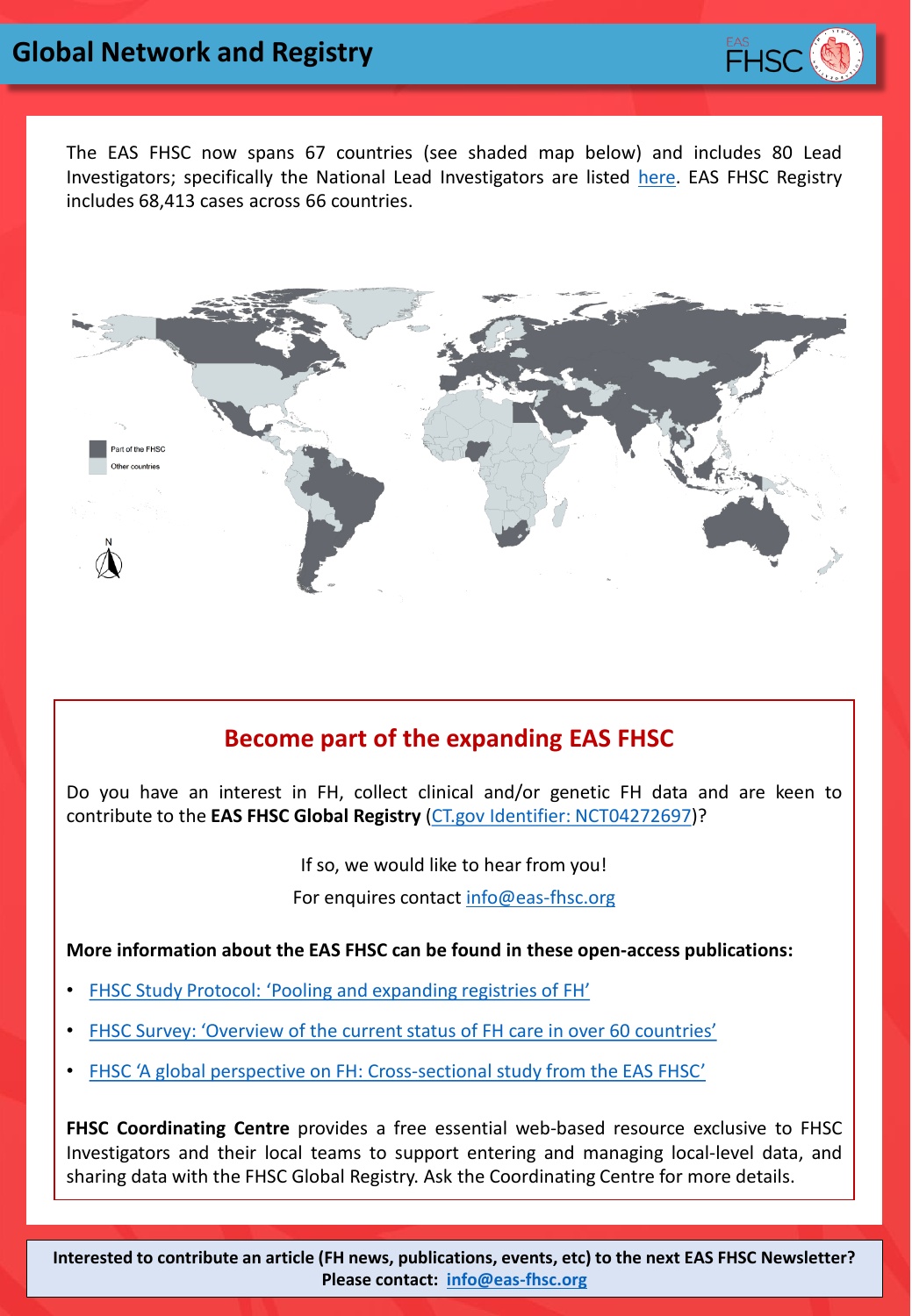

# **Worldwide Directory of Lipid Clinics and Patient Support Groups**

**This article presents latest statistics on:**

- **• listed clinics & patient groups**
- **• search activity by country**

## **Key Points:**

**• This Directory is in continuous development; more clinics & patient support groups need to be registered, particularly in south/south-west Europe and beyond.**

**• There has been a huge demand for this tool in US, Canada, India, Mexico, Saudi Arabia & Australia, but currently there are few/no clinics nor patient support groups listed in those regions.** 

**• Although there are also searches made in some African, Asian and South American countries, very few clinics are listed there.** 

Locations:

Clinics

Listing of patient organisation(s) by country:



Organisation listed

Number of unique users who searched in country:

| >=150 |
|-------|
| 125   |
| 100   |
| 75    |
| 50    |
| 25    |
|       |



**Follow this link to register your lipid clinic and/or patient support group <https://findmylipidclinic.com/#/clinician-interface/listmyclinic>**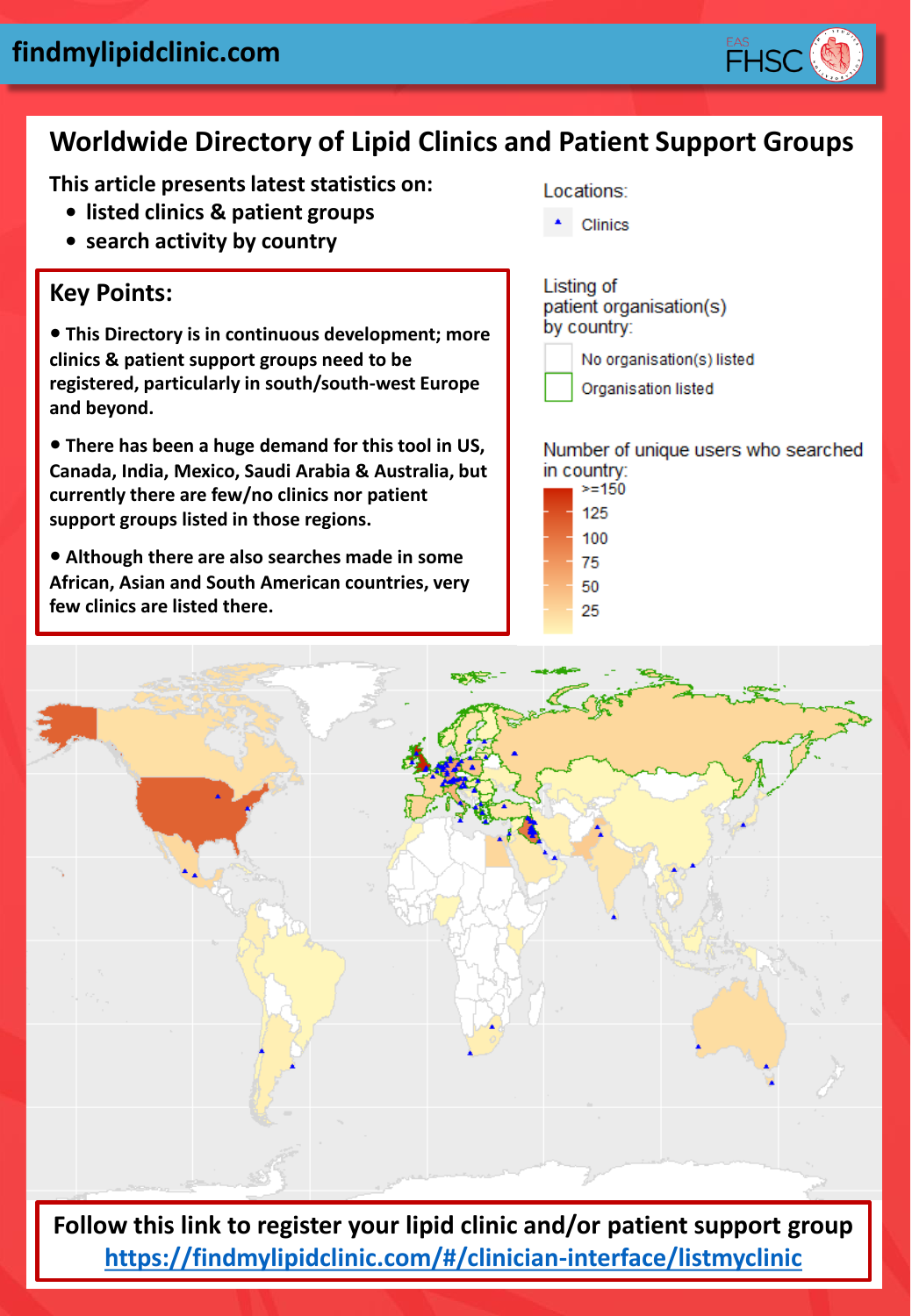

#### MENA and AFRICA FH awareness campaign

Huge achievement in our international initiative to increase FH awareness in MENA and AFRICA since we established collaboration with colleagues and first lipid clinics in both Yemen (Sana'a Lipid clinic, est. Jan-2022) and Afghanistan (Herat lipid clinic, est. Feb-2022), with the patients' interest as priority.

We continue guiding these colleagues on how to develop their clinics into a unique healthcare service for FH patients and to educate other colleagues as well as the public about this genetic disorder.

Recently we also established Islamabad paediatric lipid clinic in Pakistan in collaboration with our colleagues in Pakistan (see article below for more information).

**Dr. Mutaz Alkhnifsawi, FHSC National Lead Investigator of Iraq**



## Launch of Pakistan's First Paediatrics Lipid Clinic

#### **First Paediatrics Lipid Clinic launched Jan-2022 in Shifa International Hospital (SIH), Islamabad, Pakistan.**

At the launch, Director of Research at Shifa Tameer-e-Millat University Prof. Sadiq provided an introduction on FH and the registry. Also, the President of Iraqi Lipid Clinics network Dr. Al-Khnifsawi explained the significance of Paediatrics Lipid Clinics and why diagnosis at an early age is key to the management of FH. Head of the SIH Paediatrics department Prof. Malik officially launched this lipid clinic and acknowledged the efforts of Dr. Al-Khnifsawi and Prof. Sadiq for establishing this first paediatrics clinic in Pakistan. "The collaboration with International Atherosclerotic society (IAS) will help to improve patient management", Prof. Malik added. Dean of the Faculty of Health Sciences Prof. Amir also welcomed the initiative of this first Paediatric Lipid clinic and agreed that we are now moving towards "prevention" and that this paediatrics lipid clinic will help in early diagnosis of dyslipidaemia and create awareness among general public. Finally, Prof. Aslam concluded with expression of appreciation and emphasised that all healthcare staff from the departments of paediatric, cardiology and clinical nutrition etc should work in unison to manage FH.

#### **Prof. Fouzia Sadiq, FHSC National Lead Investigator of Pakistan**

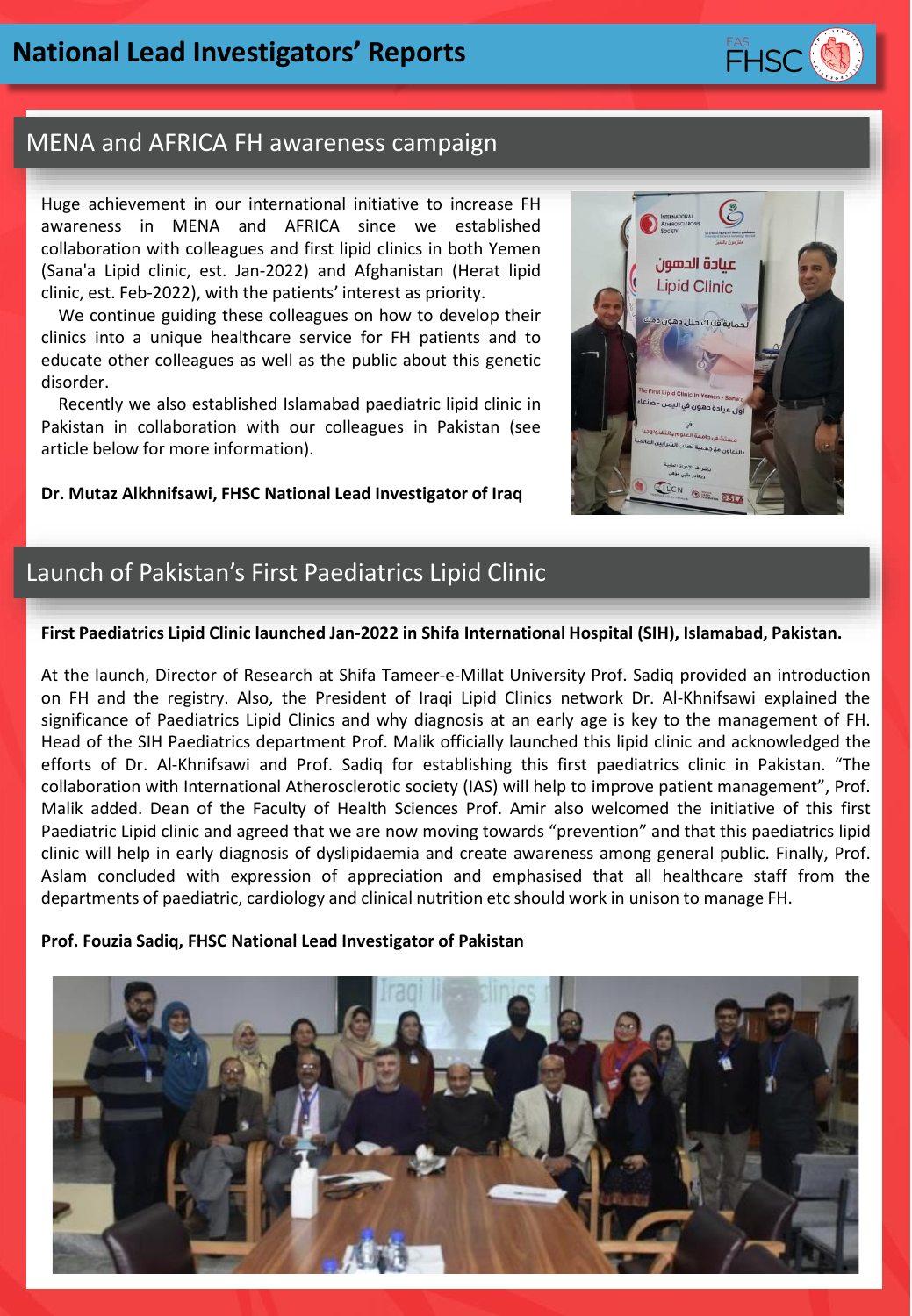

### **Homozygous Familial Hypercholesterolaemia Clinical Collaboration (HICC)**

Several years after the Homozygous Familial Hypercholesterolaemia Clinical Collaboration (HICC) consortium was initiated, we recently celebrated our publication in *The [Lancet](https://www.thelancet.com/journals/lancet/article/PIIS0140-6736(21)02001-8/fulltext)* entitled 'Worldwide experience of homozygous familial hypercholesterolaemia: retrospective cohort study', describing the largest global dataset on homozygous (Ho) FH to date*.* This milestone achievement, which would not have been possible without the commitment of the many clinicians involved, hopefully marks the first of many research outputs to come from the consortium.

On 1<sup>st</sup> February we organised a virtual meeting attended by over 70 members from all over the globe during which we celebrated our collaboration and planned and discussed next ideas. The lively discussion yielded a long list of project ideas which are currently being tackled in smaller subgroups of collaborators.

The community, and the rich dataset it has compiled, offers unique opportunities to study issues related to HoFH that we are simply unable to answer through studies performed in single-centers. To name a few topics, the complication of aortic stenosis, the effects of lipoprotein apheresis and differences in cardiovascular disease between both sexes in patients with HoFH are now being studied in greater detail.

We hope that the results of these projects will increase our knowledge on this rare lipid disorder and, ultimately, improve care for the patients living with it.

If you have questions or would like to become involved in HICC, please send a message to:

[coordinator@eas-hicc.org](mailto:coordinator@eas-hicc.org) or [t.r.tromp@amsterdamumc.nl](mailto:t.r.tromp@amsterdamumc.nl)

**By Dr. Tycho Tromp**